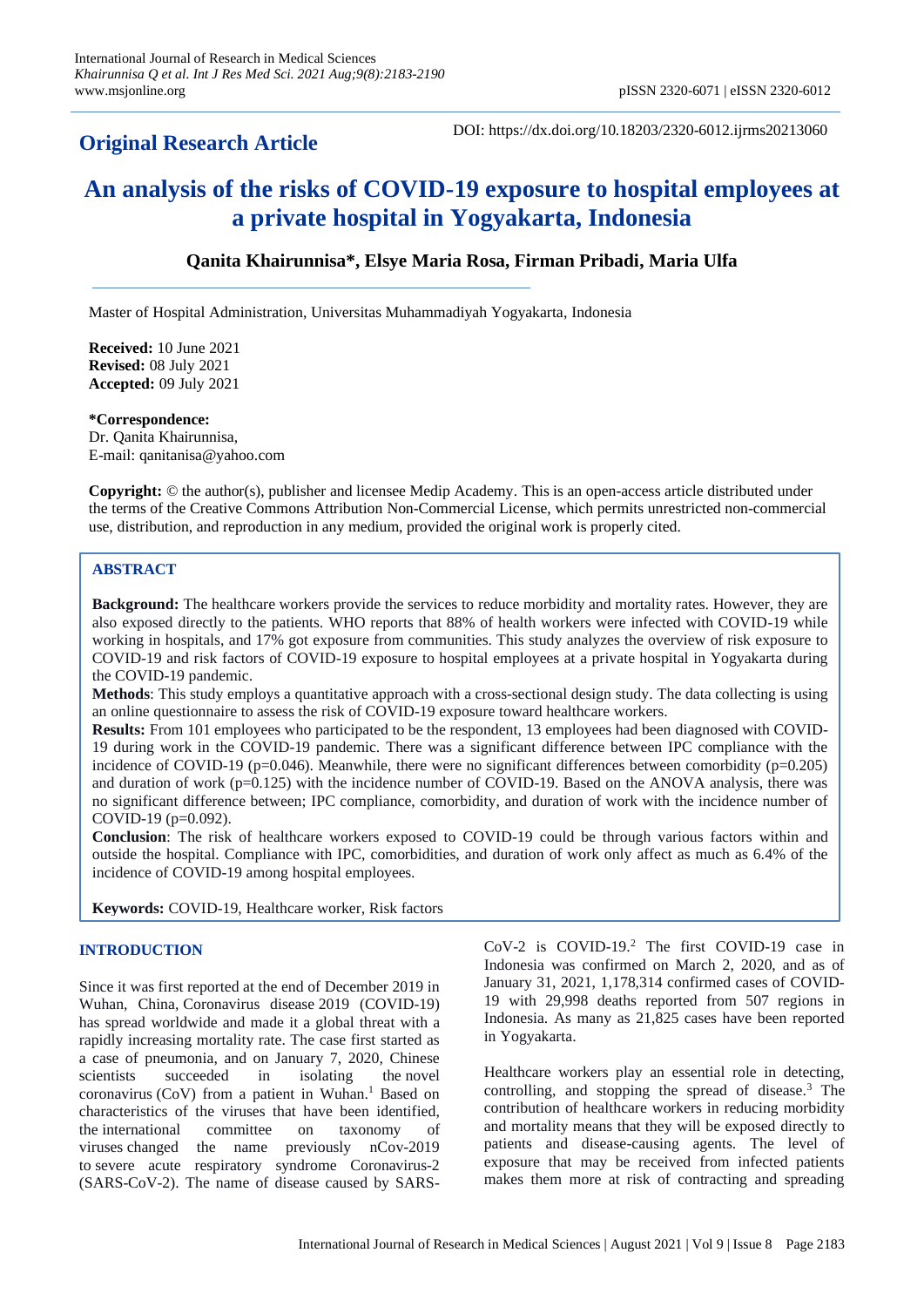infection.<sup>4</sup> During the pandemic, many healthcare workers have been infected and died due to COVID-19. The Indonesian Doctors Association (IDI) has reported 647 deaths of health workers due to COVID-19 as of January 28, 2021. A study conducted by WHO showed that 17% of healthcare workers infected with COVID-19 received exposure from the community outside the hospital. As many as 88% had exposure to the hospital where they worked and contacted confirmed COVID-19 patients.<sup>5</sup> Meanwhile, the description and data regarding the risk of COVID-19 infection among healthcare workers have not been widely published in Indonesia.

Understanding the description of risk factors for a source of infection is very important as part of a risk mitigation strategy. It includes infection control measures helpful in protecting health workers from possible exposure to disease and protecting patients from infections acquired in the hospital. Understanding the level of exposure to the COVID-19 virus is also critical as a guide for the hospital infection control team to prepare policies and protocols that all healthcare workers must carry out in COVID-19 treatment hospitals.<sup>6</sup> This study aims to analyze the risks of exposure to COVID-19 in employees at a private hospital in Yogyakarta.

#### **METHODS**

This study was a cross-sectional descriptive analysis of healthcare worker risks exposure of COVID-19. The study population included all medical and non-medical employees at PKU Muhammadiyah gamping hospital in Yogyakarta. This study was conducted on February-March 2021. Determination of the sample is based on a group of employees with a cluster sampling technique. Sample selection is made in each working unit by convenience. We defined the samples as an HCW as any paid or unpaid person serving in the healthcare setting and had the potential for direct or indirect exposure to patients or infectious materials and obtained as many as 101 respondents who met the criteria, either giving the health care or administrative care to the patients. Quantitative data was collected using an online questionnaire using Microsoft form distributed through the Whatsapp application. This online questionnaire was adopted from WHO interim guidance "health workers exposure risk assessment and management in the context of COVID-19 virus". A statement of informed consent is given on the first page of filling out the questionnaire. The questionnaire consisted of personal information questions, health status, occupation, work procedures, psychological conditions during work, and activities outside work-related risk factors for exposure to COVID-19.

Questions regarding personal information, health status, occupation, work procedures, and history of activities outside of work are given with multiple choice answers. The results are displayed in the form of percentages presented in the form of tables and graphs. The level of compliance in carrying out work procedures is assessed using answer choices with scores. These compliances are then analyzed using the results of the average score into categories of obedient and disobedient. This study was conducted according to ethical guidelines approved by the ethics commission of Aisyiyah university Yogyakarta (1359/KEP-UNISA/I/2021).

All statistical analyzes were performed with the SPSS program. The chi-square test was conducted to see the relationship between IPC compliance, comorbidities, and duration of work with the incidence of COVID-19. The linearity test used ANOVA to assess whether there was an effect between adherence to IPC compliance, comorbidities, and duration of work with the incidence of COVID-19. Determination analysis test to see how big the percentage of influence given by the three independent variables on the incidence of COVID-19.

### **RESULTS**

#### *Characteristics of research respondents*

The results were from 101 respondents, 64 were medical employees (consisting of 20 males and 44 females), and 37 non-medical employees (consisting of 26 males and 11 females with an age range of most of the employees are 20-35 years old (Table 1). Most medical employees only work in one health facility (81.9%) (Table 3). According to their profession, of the 64 medical employees, the highest number are nurses (45.3%), followed by physicians (14.1%), nutrition workers (14.1%), radiology officers (9.3%), midwives (7.8%), medical rehabilitation officers (3.1%), the rest are pharmacists, laboratory workers, CSSD officers, and physiotherapists. Meanwhile, in non-medical work units, most of the respondents came from the housekeeping department (47.2%), linen and laundry department (38.9%), the rest came from the maintenance, finance, and management departments (Table 1).

#### *Health status of respondents*

From the health status (Table 2), 13 respondents have a history of smoking. Body mass index (BMI) data shows that most non-medical work units have a BMI in the normal category (32.4%) as well as medical units (42.2%). From the history of COVID-19 comorbidity, data were obtained for 18 people with a history of comorbidity. The highest number was asthma (22.2%), followed by pregnancy (16.7%), hypertension, gastritis, diabetes mellitus, bronchitis, liver disease, and hydronephrosis.

Based on their profession (Figure 2), the most infected employees were nurses (30.8%), followed by physicians (15.4%), midwives (15.4%), radiology officers (15.4%), and the rest were laboratory and finance staff. Of the 13 people infected with COVID-19, 11 people came from medical units with the highest number are from the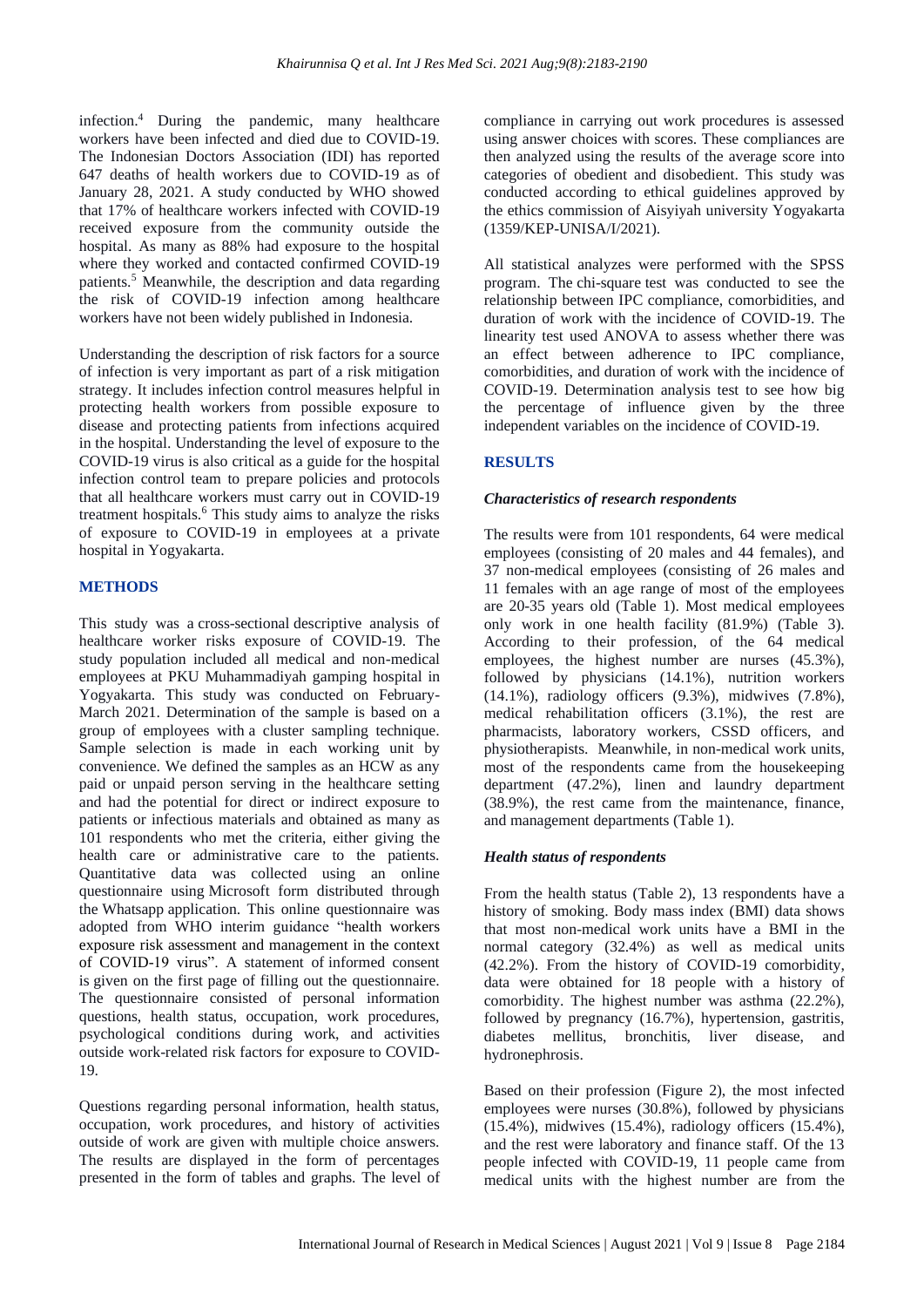emergency department (30.8%), followed by delivery rooms (15.4%), radiology installations (15.4%), and the rest came from the outpatient department, isolation, and laboratory. Meanwhile, non-medical units came from management (7.6%) and finance (7.6%) (Figure 1). The status of COVID-19 vaccination shows that the majority of respondents have been vaccinated in both medical units (54.1%) and non-medical units (65.6%).



**Figure 1: Hospital employees infected with COVID-19 by working unit.**

Incentive data shows that both respondents from nonmedical units (62.2%) and medical units (64.1%) have received COVID-19 incentives. Respondents from the non-medical units who received incentives were primarily satisfied with the amount given (65.2%), while respondents from the medical units were mainly dissatisfied with the number of incentives (53.7%). The results of the analysis of the psychological conditions of the respondents showed that most of them felt unhappy (70.3%), anxious (76.6%), uncomfortable (71.9%), afraid (60.9%), and stressed (29.7%) while working during the COVID-19 pandemic with the majority felt more by medical employees (Table 4).

#### *Working procedures in the era of the COVID-19 pandemic*

Most medical employees (89.1%) and all non-medical employees only work in one health facility. A total of 57.8% of medical employees work for 8-10 hours in one shift, with a rest duration of only 15-30 minutes as much as 62.5% (Table 3).

Of the total 38 beds provided for COVID-19 treatment, only 25% of medical employees and 13.5% of nonmedical employees provide services to COVID-19 patients. The rest admitted they did not do and were not sure about treating COVID patients. In the treatment of COVID, both medical and non-medical employees comply with the use of PPE properly (100%).

The implementation of IPC programs in hospitals consists of various interrelated practices. Researchers assessed compliance in the performance of hand hygiene and other deployments related to the IPC program, such as the use of PPE and the implementation of IPC in general. From the assessment of hand hygiene compliance, it was found that most of the employees, both medical (79.7%) and non-medical (64.9%), complied with the implementation of hand hygiene as recommended.

From compliance with PPE, researchers assessed based on the COVID-19 treatment and the non-COVID-19 treatment group. For medical employees who treat COVID-19 patients, the use of medical/surgical masks has the highest average value compared to other types of PPE. Likewise, with the non-medical group, medical/surgical masks became the PPE with the highest compliance. In the non-COVID-19 treatment group, the non-medical group showed the highest adherence to medical masks, while in the medical group, medical masks, gloves, and face shields had the same mean value for compliance.

The IPC compliance assessment was divided into the COVID-19 treatment and the non-COVID-19 treatment group (Figure 3 and 4). In the COVID-19 treatment group, most medical employees (68.75%) had complied with the IPC, while the rest are not (31.25%). On the other hand, all non-medical employees are considered compliant in implementing the IPC in the COVID-19 treatment area. In the non-COVID-19 treatment group, most medical employees (70.8%) complied with the IPC while the rest did not. Non-medical employees mainly were complied with the IPC (75%), while the rest do not.



**Figure 2: Hospital employees infected with COVID-19 by occupation.**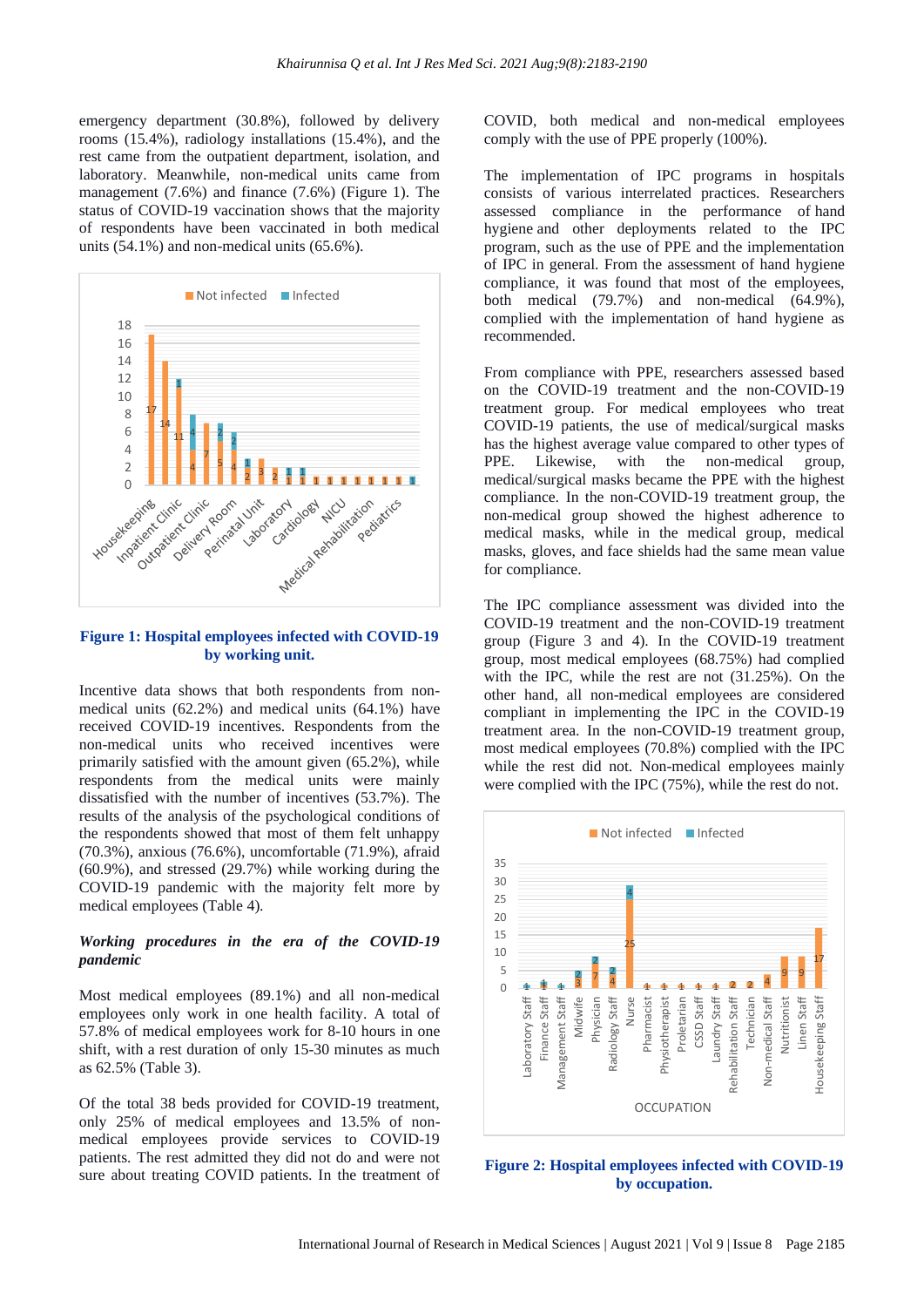#### *Khairunnisa Q et al. Int J Res Med Sci. 2021 Aug;9(8):2183-2190*







#### **Figure 4: IPC compliance among employees non-COVID-19 treatment.**

#### **Table 1: Characteristics of respondents.**

|                               | <b>Non-medical</b> |                    | <b>Medical</b>   |                    |
|-------------------------------|--------------------|--------------------|------------------|--------------------|
| <b>Variables</b>              | Frequency=37       | Percentage $(\% )$ | Frequency=64     | Percentage $(\% )$ |
| Gender                        |                    |                    |                  |                    |
| Male                          | 26                 | 70.2               | 20               | 31.3               |
| Female                        | 11                 | 29.8               | 44               | 68.7               |
| Age (years)                   |                    |                    |                  |                    |
| $<$ 20                        | 2                  | 54.1               | 1                | 1.6                |
| 20-35                         | 20                 | 40.5               | 51               | 79.7               |
| $>35$                         | 15                 | 100                | 12               | 18.7               |
| Length of employment (years)  |                    |                    |                  |                    |
| $\leq$ 1                      | 11                 | 29.7               | 5                | 7.8                |
| $1 - 3$                       | 11                 | 29.7               | 21               | 32.8               |
| $3 - 5$                       | 5                  | 13.5               | 11               | 17.2               |
| >5                            | 10                 | 27.1               | 27               | 42.2               |
| <b>Educational background</b> |                    |                    |                  |                    |
| Elementary school             | $\overline{2}$     | 5.4                | $\mathbf{0}$     | $\mathbf{0}$       |
| Primary school                | $\overline{2}$     | 5.4                | $\boldsymbol{0}$ | $\Omega$           |
| High school                   | 27                 | 73                 | $\tau$           | 10.9               |
| Diploma-3                     | 1                  | 2.7                | 26               | 40.6               |
| Diploma-4                     | $\boldsymbol{0}$   | $\Omega$           |                  | 1.6                |
| <b>Bachelor</b>               | $\overline{4}$     | 10.8               | 13               | 20.3               |
| <b>Masters</b>                | $\boldsymbol{0}$   | $\Omega$           | $\overline{2}$   | 3.1                |
| Profession                    |                    | 2.7                | 9                | 14.1               |
| Specialist-1                  | $\mathbf{0}$       | $\mathbf{0}$       | 6                | 9.4                |

# **Table 2: Health status.**

| <b>Variables</b>       | <b>Non-medical</b> |                    | <b>Medical</b>          |                    |
|------------------------|--------------------|--------------------|-------------------------|--------------------|
|                        | Frequency=37       | Percentage $(\% )$ | Frequency=64            | Percentage $(\% )$ |
| <b>Smoking history</b> |                    |                    |                         |                    |
| Yes                    | 12                 | 32.4               |                         | 1.6                |
| No                     | 25                 | 67.6               | 63                      | 98.4               |
| <b>BMI</b>             |                    |                    |                         |                    |
| Underweight            | 10                 | 27.1               |                         | 3.1                |
| Normal                 | 12                 | 32.4               | 27                      | 42.2               |
| Overweight             | 3                  | 8.1                | 15                      | 23.4               |
| Obesity I              | $\mathbf Q$        | 24.3               | 17                      | 26.6               |
| Obesity II             | 3                  | 8.1                | $\mathbf{\overline{3}}$ | 4.7                |

Continued.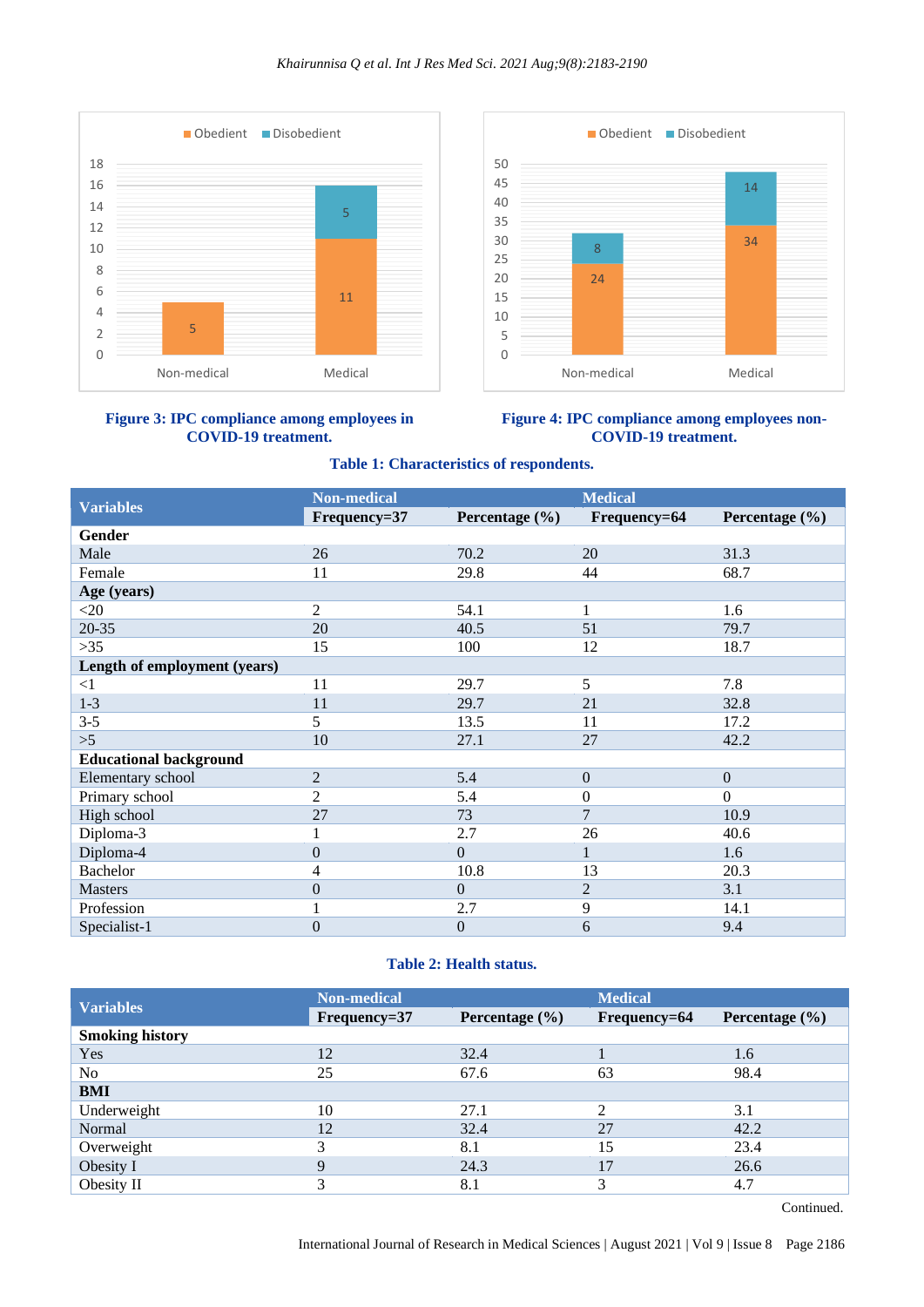| <b>Variables</b>            | <b>Non-medical</b><br>Frequency=37 | Percentage $(\% )$ | <b>Medical</b><br>Frequency=64 | Percentage $(\% )$ |
|-----------------------------|------------------------------------|--------------------|--------------------------------|--------------------|
| <b>COVID-19</b> infection   |                                    |                    |                                |                    |
| Infected                    |                                    | 5.4                |                                | 17.2               |
| Non-infected                | 35                                 | 94.6               | 53                             | 82.8               |
| <b>COVID-19</b> vaccination |                                    |                    |                                |                    |
| Given                       | 20                                 | 54.1               | 42                             | 65.6               |
| Not given                   | 17                                 | 45.9               | 22                             | 34.4               |

# **Table 3: Characteristics of occupation.**

| <b>Variable</b>                | <b>Non-medical</b> |                  | <b>Medical</b>   |                    |
|--------------------------------|--------------------|------------------|------------------|--------------------|
|                                | Frequency=37       | Percentage (%)   | Frequency=64     | Percentage $(\% )$ |
| <b>Employment status</b>       |                    |                  |                  |                    |
| Regular employee               | 12                 | 32.4             | 51               | 79.7               |
| Contract employee              | $\overline{2}$     | 5.4              | $\,8\,$          | 125                |
| Interns                        | $\overline{0}$     | $\overline{0}$   | $\overline{3}$   | 4.7                |
| Outsourcing                    | 23                 | 67.2             | $\boldsymbol{0}$ | $\boldsymbol{0}$   |
| Part-time employee             | $\mathbf{0}$       | $\overline{0}$   | $\overline{2}$   | 3.1                |
| <b>Number of workplaces</b>    |                    |                  |                  |                    |
| One                            | 37                 | 100              | 57               | 89.1               |
| Two                            | $\mathbf{0}$       | $\boldsymbol{0}$ | $\mathbf{1}$     | 1.6                |
| Three                          | $\overline{0}$     | $\overline{0}$   | 6                | 9.3                |
| <b>Working hours</b>           |                    |                  |                  |                    |
| < 8                            | 23                 | 62.2             | 27               | 42.2               |
| $8 - 10$                       | 14                 | 37.8             | 37               | 57.8               |
| <b>Rest duration (minutes)</b> |                    |                  |                  |                    |
| <15                            | $\overline{4}$     | 10.8             | 10               | 15.6               |
| 15-30                          | 10                 | 27               | 40               | 62.5               |
| 30-60                          | 13                 | 35.2             | 12               | 18.8               |
| $>60$                          | 10                 | 27               | $\overline{2}$   | 3.1                |
| <b>Night shift</b>             |                    |                  |                  |                    |
| Yes                            | 12                 | 32.4             | 42               | 65.6               |
| N <sub>o</sub>                 | 25                 | 67.6             | 22               | 34.4               |
| <b>Dining place</b>            |                    |                  |                  |                    |
| Workspaces                     | 11                 | 29.7             | 18               | 28 1               |
| Special room                   | 26                 | 70.3             | 46               | 71.9               |
| <b>Dining companion</b>        |                    |                  |                  |                    |
| Alone                          | 8                  | 21.6             | 29               | 45.3               |
| With other officers            | 29                 | 78.4             | 35               | 54.7               |
| <b>COVID-19 incentives</b>     |                    |                  |                  |                    |
| Yes                            | 23                 | 62.2             | 41               | 64.1               |
| No                             | 14                 | 37.8             | 23               | 35.9               |

# **Table 4: Workers psychological conditions during COVID-19.**

|                 | <b>Non-medical</b> |                    | <b>Medical</b> |                    |  |
|-----------------|--------------------|--------------------|----------------|--------------------|--|
| <b>Variable</b> | Frequency=37       | Percentage $(\% )$ | Frequency=64   | Percentage $(\% )$ |  |
| <b>Happy</b>    |                    |                    |                |                    |  |
| Yes             | 11                 | 29.7               | 21             | 32.8               |  |
| N <sub>o</sub>  | 26                 | 70.3               | 43             | 62.2               |  |
| <b>Anxious</b>  |                    |                    |                |                    |  |
| Yes             | 24                 | 64.9               | 49             | 76.6               |  |
| No              | 13                 | 35.1               | 15             | 23.4               |  |
| Comfortable     |                    |                    |                |                    |  |
| Yes             | 13                 | 35.1               | 18             | 28.1               |  |
| No              | 24                 | 64.9               | 46             | 71.9               |  |

Continued.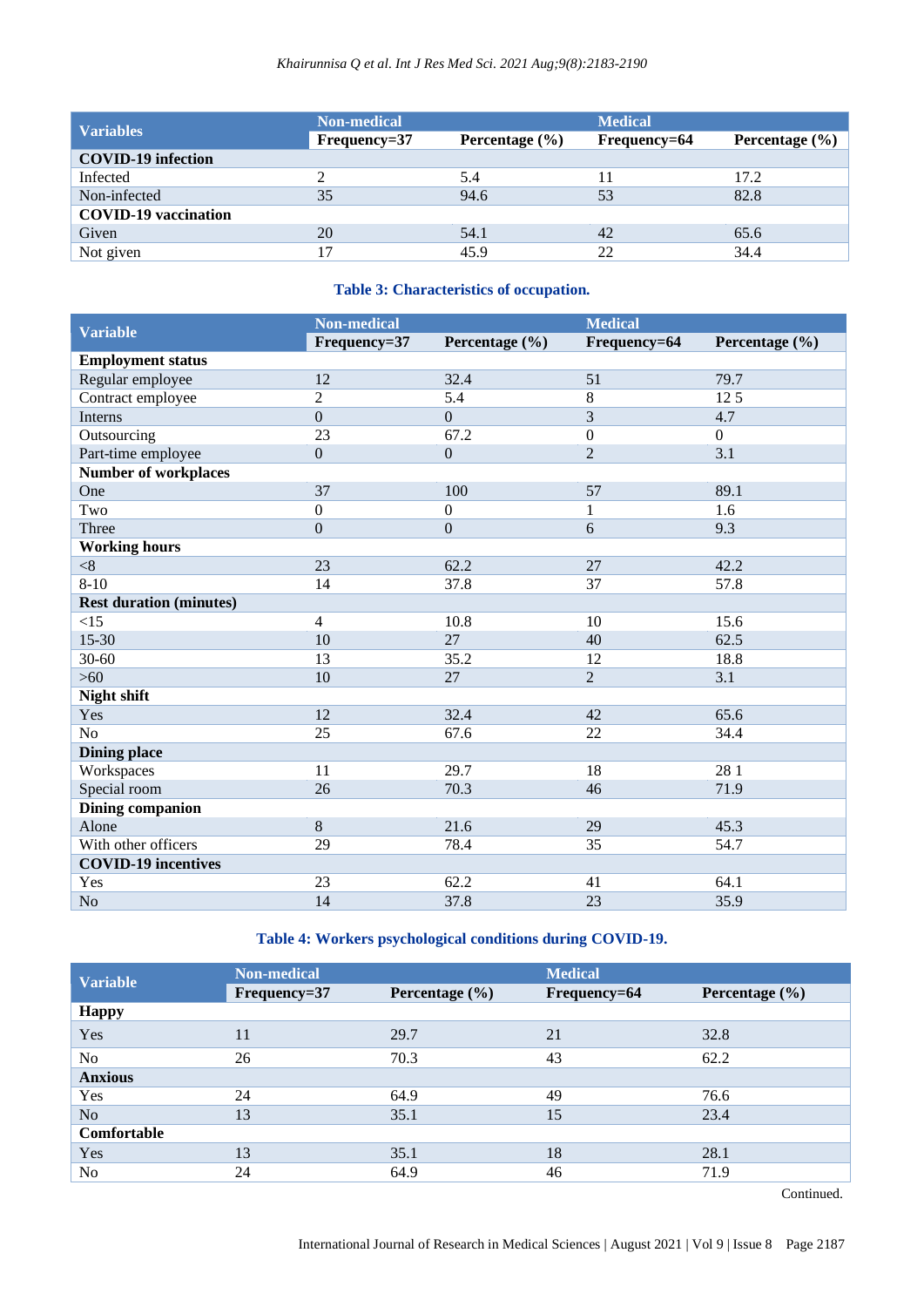|                 | <b>Non-medical</b> |                    | <b>Medical</b> |                    |  |
|-----------------|--------------------|--------------------|----------------|--------------------|--|
| <b>Variable</b> | Frequency=37       | Percentage $(\% )$ | Frequency=64   | Percentage $(\% )$ |  |
| Afraid          |                    |                    |                |                    |  |
| Yes             | 14                 | 37.8               | 39             | 60.9               |  |
| No              | 23                 | 62.2               | 25             | 39.1               |  |
| <b>Stress</b>   |                    |                    |                |                    |  |
| Yes             | 4                  | 10.8               | 19             | 29.7               |  |
| No              | 33                 | 89.2               | 45             | 70.3               |  |

**Table 5: Characteristics of working procedures.**

| <b>Variable</b>                                     | <b>Non-medical</b> |                    | <b>Medical</b> |                    |  |  |  |
|-----------------------------------------------------|--------------------|--------------------|----------------|--------------------|--|--|--|
|                                                     | Frequency=37       | Percentage $(\% )$ | Frequency=64   | Percentage $(\% )$ |  |  |  |
| <b>IPC</b> training                                 |                    |                    |                |                    |  |  |  |
| Provided                                            | 15                 | 40.6               | 54             | 84.3               |  |  |  |
| Not given                                           | 11                 | 29.7               | 4              | 6.3                |  |  |  |
| Forgot                                              | 11                 | 29.7               | 6              | 9.4                |  |  |  |
| Number of training in a year                        |                    |                    |                |                    |  |  |  |
| More than twice                                     | 3                  | 8.1                | 5              | 7.8                |  |  |  |
| Twice                                               | 4                  | 10.8               | 14             | 21.9               |  |  |  |
| Once                                                | 14                 | 37.8               | 34             | 53.1               |  |  |  |
| Never                                               | 16                 | 43.2               | 11             | 17.2               |  |  |  |
| Training on work procedure during COVID-19 pandemic |                    |                    |                |                    |  |  |  |
| Given                                               | 30                 | 81.1               | 53             | 82.8               |  |  |  |
| Not given                                           | 6                  | 16.2               | 9              | 14.1               |  |  |  |
| Not sure                                            |                    | 2.7                | $\overline{2}$ | 3.1                |  |  |  |
| <b>COVID-19 care training</b>                       |                    |                    |                |                    |  |  |  |
| Provided                                            | 9                  | 24.3               | 42             | 65,6               |  |  |  |
| Not given                                           | 25                 | 67.6               | 19             | 29.7               |  |  |  |
| Not sure                                            | 3                  | 8.1                | 3              | 4.7                |  |  |  |
| <b>PPE</b> training                                 |                    |                    |                |                    |  |  |  |
| Given                                               | 27                 | 73                 | 54             | 84.3               |  |  |  |
| Not given                                           | 10                 | 27                 | 10             | 15.7               |  |  |  |

# **Table 6: Characteristics of risk exposure of COVID-19 after working hours.**

| <b>Variable</b>                      | <b>Non-medical</b> |                    | <b>Medical</b> |                    |  |  |
|--------------------------------------|--------------------|--------------------|----------------|--------------------|--|--|
|                                      | Frequency=37       | Percentage $(\% )$ | Frequency=64   | Percentage $(\% )$ |  |  |
| Presence of family members at home   |                    |                    |                |                    |  |  |
| Stay alone                           | $\Omega$           | $\Omega$           | $\overline{2}$ | 3.1                |  |  |
| Stay with family                     | 37                 | 100                | 62             | 96.9               |  |  |
| Presence of other HCW at home        |                    |                    |                |                    |  |  |
| Yes                                  | $\overline{2}$     | 5.4                | 25             | 39.1               |  |  |
| No                                   | 35                 | 94.6               | 39             | 60.9               |  |  |
| I had contact with COVID-19 patients |                    |                    |                |                    |  |  |
| Yes                                  | 1                  | 2.7                | 3              | 4.7                |  |  |
| No                                   | 36                 | 97.3               | 61             | 95.3               |  |  |
| Use of public transportation         |                    |                    |                |                    |  |  |
| Frequently                           | $\Omega$           | $\Omega$           | 1              | 1.6                |  |  |
| Rarely                               | $\Omega$           | $\theta$           | $\overline{2}$ | 3.1                |  |  |
| Never                                | 37                 | 100                | 61             | 95.3               |  |  |
| <b>Traveling history</b>             |                    |                    |                |                    |  |  |
| Yes                                  | 3                  | 8.1                | 8              | 12.5               |  |  |
| N <sub>o</sub>                       | 34                 | 91.9               | 56             | 87.5               |  |  |
| <b>Social interaction</b>            |                    |                    |                |                    |  |  |
| Often                                | 6                  | 16.2               | 8              | 12.5               |  |  |
| Rarely                               | 25                 | 67.6               | 11             | 17.2               |  |  |
| Never                                | 6                  | 16.2               | 45             | 70.3               |  |  |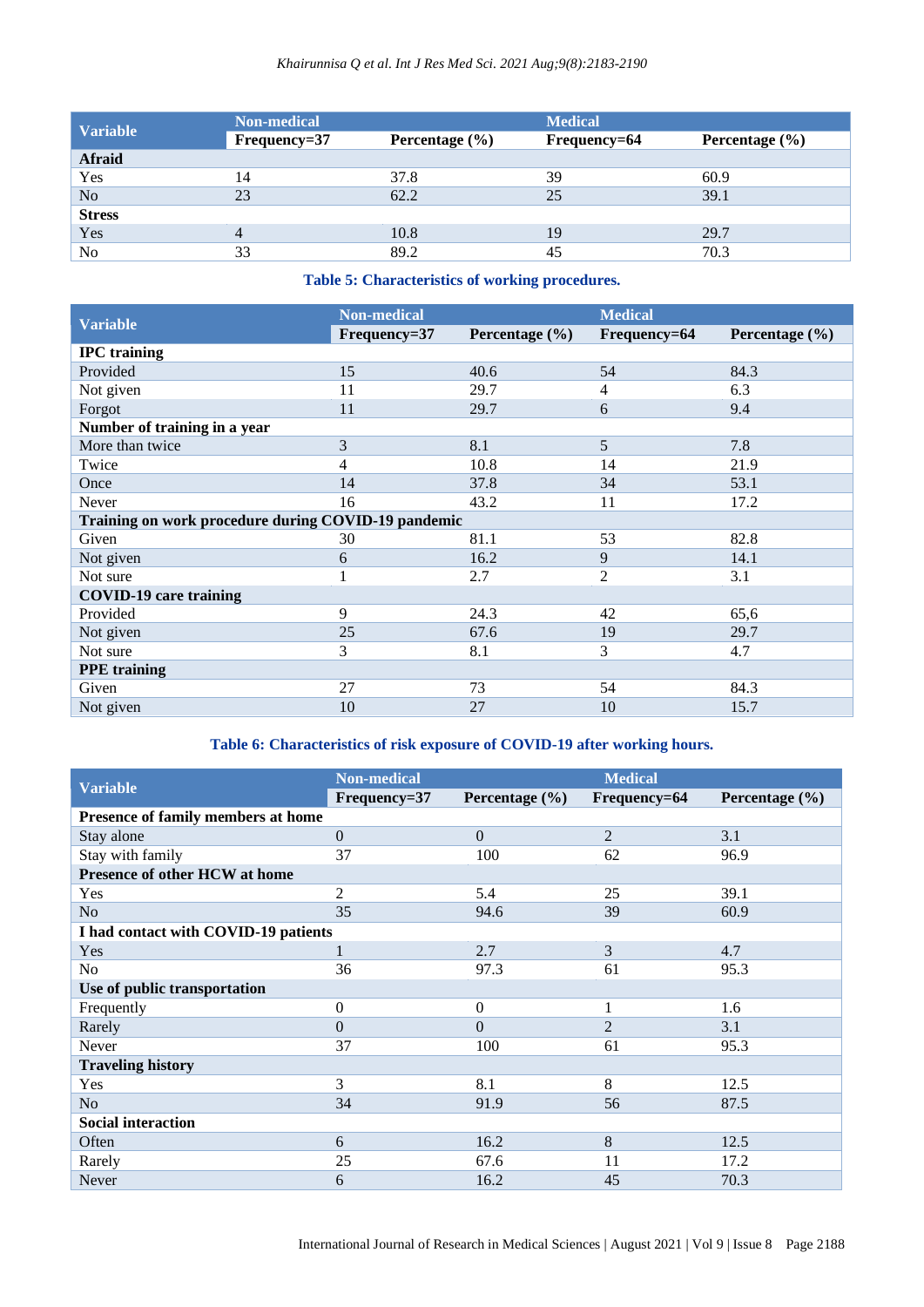To assess the relationship between; IPC compliance, comorbidity, and duration of work with the incidence of COVID-19 in employees, we conducted a bivariate analysis. There is a significant difference between compliance with the IPC implementation and the incidence of COVID-19 ( $p<0.05$ ). However, there were no significant differences between comorbidity (p>0.05) and duration of work (p>0.05) with the incidence of COVID-19. In the multivariate analysis, the ANOVA test was used to see the effect of these three things on the incidence of COVID-19, and the results showed that there was no significant effect between adherence to IPC implementation, comorbidity, and duration of work with the incidence rate of COVID-19 (p>0.05). Overall, these 3 things only affect 6.4% of COVID-19 incidence rate.

#### **DISCUSSION**

Some employees who were the most infected with COVID-19 came from the Emergency Department. This most likely due to the higher visits of patients and their families if they need immediate help. Data showed that 13.3% of the hospital visits were visits to the emergency department, which causes a higher risk of spreading infection in this unit.<sup>7</sup> Based on their profession, nurses are the most infected with COVID-19. Consistent with the results of a study conducted by Al Maskari et al that most of health workers infected with COVID-19 were nurses. In contrast to Sabetian et al, nurses and emergency room staff had the highest infection rate.<sup>8,9</sup> Nurses have a longer contact time with patients than other professions, such as physicians.

Most of healthcare workers work for 8-10 hours in one shift, with a mostly rest duration of only 15-30 minutes (Table 3). In the era of the COVID-19 pandemic, the period of working in a shift of >8 hours will allow for burnout or work fatigue for medical employees. Another reason is that PPE makes them feel uncomfortable while working, especially those who work with level 2-3 PPE. They are also required to withstand thirst, heat, hold urination/defecation while using PPE.

Assessment of hand hygiene compliance found that compliance of medical employees was higher than the compliance of non-medical employees. In line with a study conducted by Asinyo ME et al, hand hygiene compliance in non-medical employees is lower than in medical employees.<sup>10</sup> The emphasis on IPC behavior usually only focuses on medical services, even though the risk of COVID-19 infection is the same between the two working units.

In compliance with PPE use, medical/surgical masks have the highest average as the type of PPE that medical and non-medical employees always use in the treatment of COVID-19 as we know that the transmission of COVID-19 originates through droplets/contact with the source of infection. Hence, medical/surgical masks are min step that HCW must take to avoid such transmission.

In general, compliance with the IPC implementation shows satisfactory results for both medical and nonmedical employees. We obtained the significant relationship between IPC implementation compliance with the incidence of COVID-19 ( $p<0.05$ ). In the era of the COVID-19 pandemic, all HCWs are required to increase knowledge, awareness, and compliance with IPC implementation to protect the patient, themselves, and their families.

There was no significant relationship between comorbidity and duration of work with the incidence of COVID-19 (p*>*0.05). Both employees with and without comorbidity have the same chance of being exposed to COVID-19. Several other influencing factors include PPE availability, exposure to infected patients, excessive work duration, and low adherence to IPC implementation.<sup>11</sup> In following up on employees with comorbidities, hospitals need to establish several applicable regulations to reduce the risk of exposure to COVID-19 for vulnerable people. Include placing vulnerable employees in zones at low risk of COVID-19 or adjusting the duration of work shifts to prevent them from being exhausted at work in the era of the COVID-19 pandemic.

Although there was no significant relationship between work duration and the incidence of COVID-19, in this study, most of the employees infected with COVID-19 had a work duration of 8-10 hours. In reality, the period of work is one factor that HCW is exposed to COVID-19. The longer the period, the higher the workload and the possibility of health workers being exposed to patients. In addition to long working duration, lack of hours of sleep, high-stress levels allow burnout in health personnel and increase the risk of exposure to infection COVID-19.

Based on the results of the linearity test using ANOVA, it was found that the value  $p > 0.05$  concluded that there was no influence between; IPC compliance, comorbidities, and duration of work on the incidence of COVID-19. However, we cannot deny that many factors need to be reviewed regarding the risk of exposure to COVID-19 infection for health workers. These factors include the possibility of exposure outside the hospital and the habit of maintaining health protocols for fellow health workers, which in this study were not analyzed for these factors.

This study still has many weaknesses, including the lack of the number of respondents who participated in the survey, so it does not represent the overall picture of hospital employees. In addition, the duration of data collection is short in only one month.

#### **CONCLUSION**

Health workers play a critical role in health services. It is crucial to ensure their safety and security due to the increasing cases of infection and mortality caused by COVID-19. Many risk factors influence COVID-19